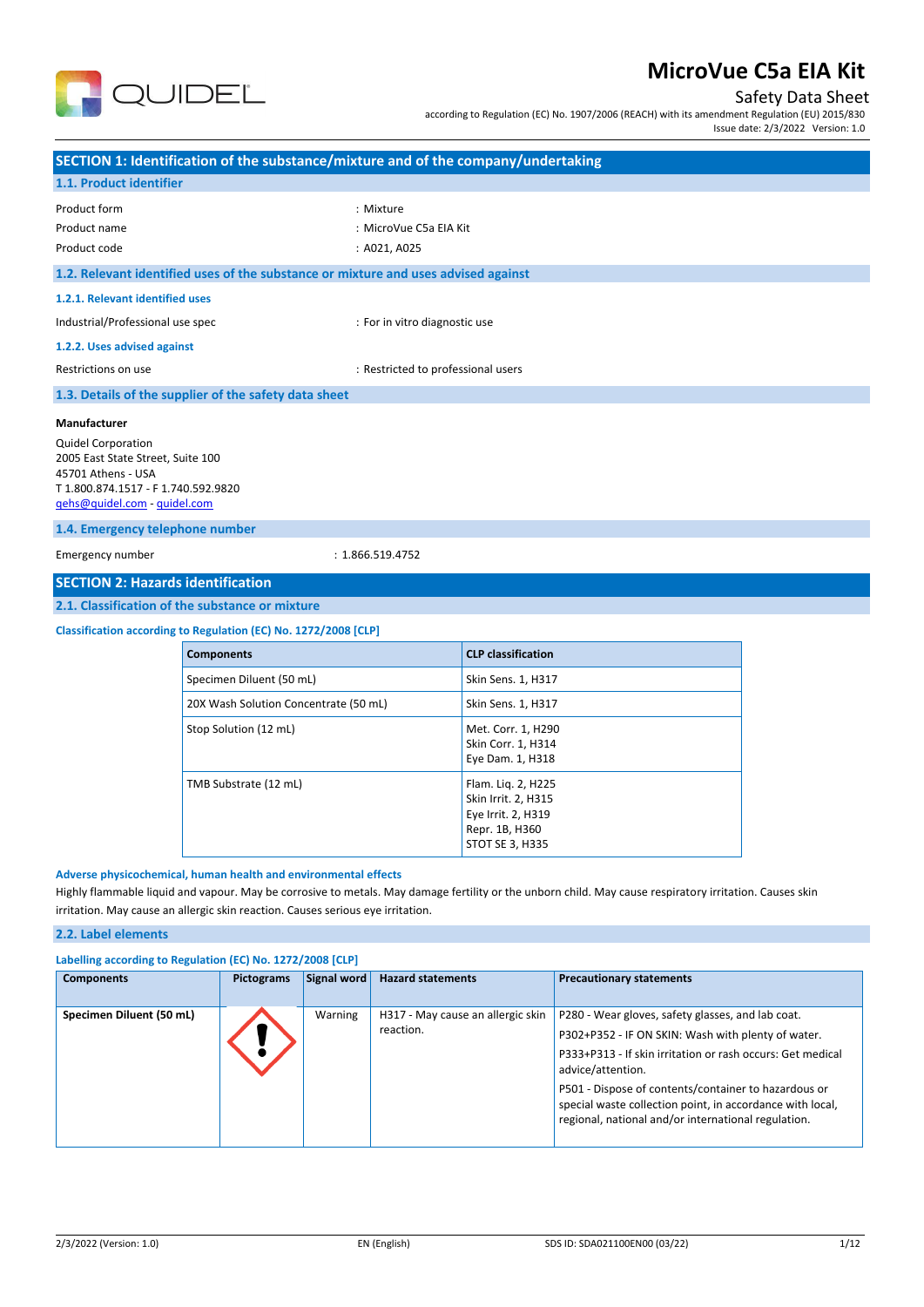

### Safety Data Sheet

according to Regulation (EC) No. 1907/2006 (REACH) with its amendment Regulation (EU) 2015/830

|                       |         |                                                                                                                                          | Issue date: 2/3/2022 Version: 1.0                                                                                                                                        |
|-----------------------|---------|------------------------------------------------------------------------------------------------------------------------------------------|--------------------------------------------------------------------------------------------------------------------------------------------------------------------------|
| 20X Wash Solution     | Warning | H317 - May cause an allergic skin                                                                                                        | P280 - Wear gloves, safety glasses, and lab coat.                                                                                                                        |
| Concentrate (50 mL)   |         | reaction.                                                                                                                                | P302+P352 - IF ON SKIN: Wash with plenty of water.                                                                                                                       |
|                       |         |                                                                                                                                          | P333+P313 - If skin irritation or rash occurs: Get medical<br>advice/attention.                                                                                          |
|                       |         |                                                                                                                                          | P501 - Dispose of contents/container to hazardous or<br>special waste collection point, in accordance with local,<br>regional, national and/or international regulation. |
| Stop Solution (12 mL) | Danger  | H290 - May be corrosive to                                                                                                               | P261 - Avoid breathing mist, spray.                                                                                                                                      |
|                       |         | metals.                                                                                                                                  | P280 - Wear gloves, safety glasses, and lab coat.                                                                                                                        |
|                       |         | H314 - Causes severe skin burns<br>and eye damage.                                                                                       | P304+P340 - IF INHALED: Remove person to fresh air and<br>keep comfortable for breathing.                                                                                |
|                       |         |                                                                                                                                          | P305+P351+P338 - IF IN EYES: Rinse cautiously with water<br>for several minutes. Remove contact lenses, if present and<br>easy to do. Continue rinsing.                  |
|                       |         |                                                                                                                                          | P321 - Specific treatment (see supplemental first aid<br>instruction on this label).                                                                                     |
|                       |         |                                                                                                                                          | P501 - Dispose of contents/container to hazardous or<br>special waste collection point, in accordance with local,<br>regional, national and/or international regulation. |
| TMB Substrate (12 mL) | Danger  | H225 - Highly flammable liquid                                                                                                           | P264 - Wash hands thoroughly after handling.                                                                                                                             |
|                       |         | and vapour.<br>H315 - Causes skin irritation.<br>H319 - Causes serious eye<br>irritation.<br>H335 - May cause respiratory<br>irritation. | P280 - Wear gloves, safety glasses, and lab coat.                                                                                                                        |
|                       |         |                                                                                                                                          | P302+P352 - IF ON SKIN: Wash with plenty of water.                                                                                                                       |
|                       |         |                                                                                                                                          | P304+P340 - IF INHALED: Remove person to fresh air and<br>keep comfortable for breathing.                                                                                |
|                       |         |                                                                                                                                          | P305+P351+P338 - IF IN EYES: Rinse cautiously with water<br>for several minutes. Remove contact lenses, if present and                                                   |
|                       |         | H360 - May damage fertility or<br>the unborn child.                                                                                      | easy to do. Continue rinsing.                                                                                                                                            |
|                       |         |                                                                                                                                          | P332+P313 - If skin irritation occurs: Get medical<br>advice/attention.                                                                                                  |
|                       |         |                                                                                                                                          | P337+P313 - If eye irritation persists: Get medical<br>advice/attention.                                                                                                 |
|                       |         |                                                                                                                                          | P501 - Dispose of contents/container to hazardous or<br>special waste collection point, in accordance with local,<br>regional, national and/or international regulation. |

### **2.3. Other hazards**

Contains no PBT/vPvB substances ≥ 0.1% assessed in accordance with REACH Annex XIII

### **SECTION 3: Composition/information on ingredients**

## **3.1. Substances**

### Not applicable

### **3.2. Mixtures**

| <b>Name</b>                                                             | <b>Chemical name</b>                                                                                                                                  | <b>CAS No</b><br>EC-No.       | %        | <b>CLP classification</b>                                                                                                                                                                    |
|-------------------------------------------------------------------------|-------------------------------------------------------------------------------------------------------------------------------------------------------|-------------------------------|----------|----------------------------------------------------------------------------------------------------------------------------------------------------------------------------------------------|
| 1. Specimen Diluent (50 mL)<br>2. 20X Wash Solution Concentrate (50 mL) | Mixture for ProClin 300:<br>5-chloro-2-methyl-2H-isothiazol-3-one [EC no.<br>247-500-7] and 2-methyl-2H -isothiazol-3-one<br>[EC no. 220-239-6] (3:1) | 55965-84-9                    | 0.035    | Acute Tox. 3 (Oral), H301<br>Acute Tox. 3 (Dermal), H311<br>Acute Tox. 3 (Inhalation), H331<br>Skin Corr. 1B, H314<br>Skin Sens. 1, H317<br>Aquatic Acute 1, H400<br>Aquatic Chronic 1, H410 |
| Stop Solution (12 mL)                                                   | hydrochloric acid  %                                                                                                                                  | 7647-01-0                     | $1 - 5$  | Met. Corr. 1, H290<br>Skin Corr. 1A, H314<br>Eye Dam. 1, H318<br>STOT SE 3, H335                                                                                                             |
| TMB Substrate (12 mL)                                                   | 1-ethylpyrrolidin-2-one                                                                                                                               | 2687-91-4                     | $1 - 5$  | Repr. 1B, H360D                                                                                                                                                                              |
|                                                                         | acetone                                                                                                                                               | $67 - 64 - 1$                 | $1 - 10$ | Flam. Liq. 2, H225<br>Eye Irrit. 2, H319<br>STOT SE 3, H336                                                                                                                                  |
| 2/3/2022 (Version: 1.0)                                                 | EN (English)                                                                                                                                          | SDS ID: SDA021100EN00 (03/22) |          | 2/12                                                                                                                                                                                         |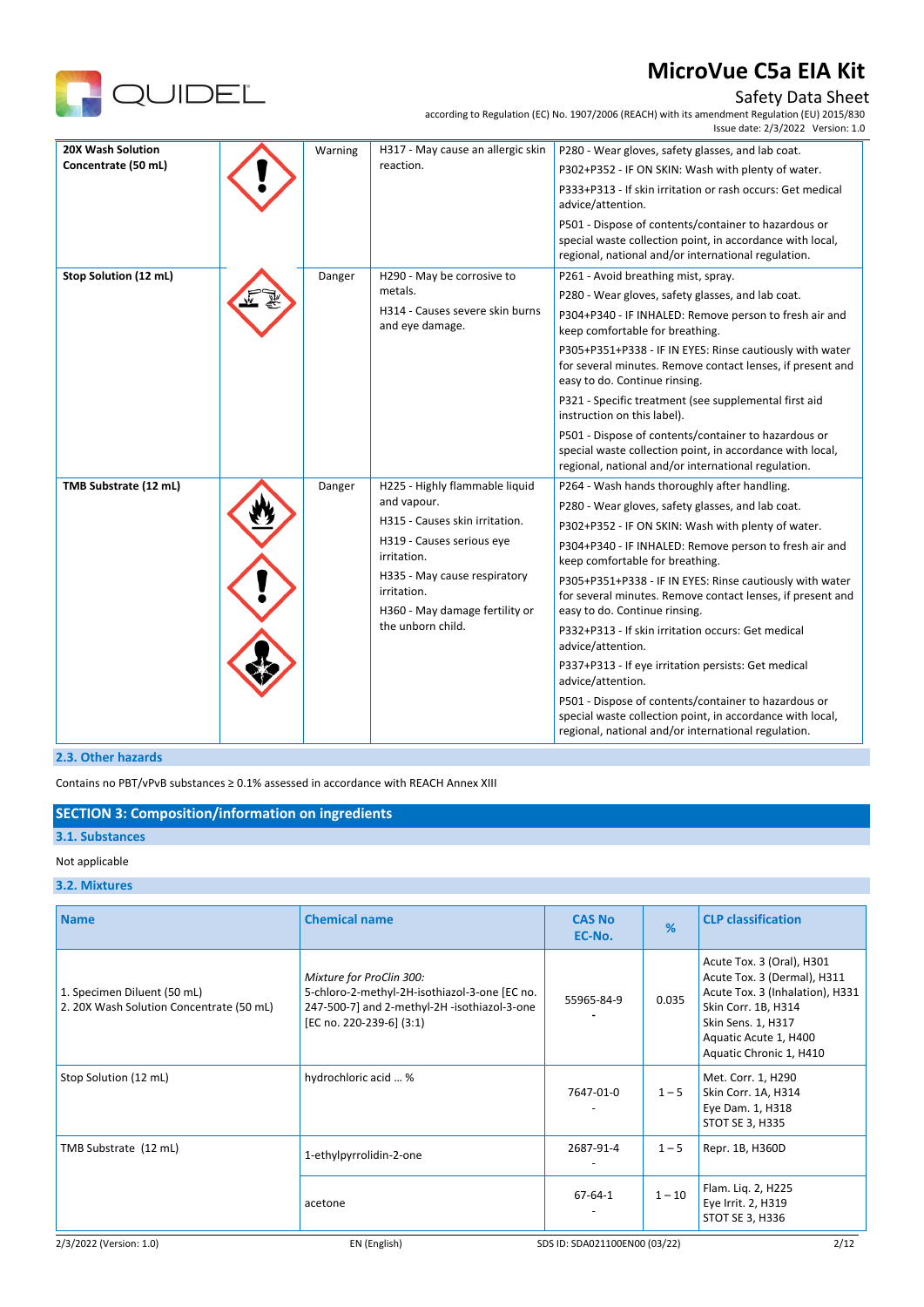

## Safety Data Sheet

according to Regulation (EC) No. 1907/2006 (REACH) with its amendment Regulation (EU) 2015/830

|                                                                                                                                             |                        |                                                                         |                                                                                                                                           |          | Issue date: 2/3/2022 Version: 1.0                                                                                                                       |
|---------------------------------------------------------------------------------------------------------------------------------------------|------------------------|-------------------------------------------------------------------------|-------------------------------------------------------------------------------------------------------------------------------------------|----------|---------------------------------------------------------------------------------------------------------------------------------------------------------|
|                                                                                                                                             | 1-methyl-2-pyrrolidone |                                                                         | 872-50-4                                                                                                                                  | $1 - 10$ | Repr. 1B, H360D<br>Eye Irrit. 2, H319<br>STOT SE 3, H335<br>Skin Irrit. 2, H315                                                                         |
| <b>Specific concentration limits:</b>                                                                                                       |                        |                                                                         |                                                                                                                                           |          |                                                                                                                                                         |
| <b>Name</b>                                                                                                                                 |                        | <b>Product identifier</b>                                               | <b>Specific concentration limits</b>                                                                                                      |          |                                                                                                                                                         |
| 1-methyl-2-pyrrolidone                                                                                                                      |                        | (CAS No) 872-50-4<br>(EC-No.) 212-828-1<br>(EC Index-No.) 606-021-00-7  | (5 ≤C < 100) Repr. 1B, H360D<br>(10 ≤C < 100) STOT SE 3, H335                                                                             |          |                                                                                                                                                         |
| hydrochloric acid  %                                                                                                                        |                        | (CAS No) 7647-01-0<br>(EC-No.) 231-595-7<br>(EC Index-No.) 017-002-01-X | (10 ≤C < 25) Skin Irrit. 2, H315<br>(10 ≤C < 25) Eye Irrit. 2, H319<br>(10 ≤C < 100) STOT SE 3, H335<br>(25 ≤C < 100) Skin Corr. 1B, H314 |          |                                                                                                                                                         |
| mixture of: 5-chloro-2-methyl-2H-isothiazol-3-one [EC no.<br>247-500-7] and 2-methyl-2H -isothiazol-3-one [EC no. 220-<br>$239-6$ ] $(3:1)$ |                        | (CAS No) 55965-84-9<br>(EC Index-No.) 613-167-00-5                      |                                                                                                                                           |          | (0.0015 ≤C < 100) Skin Sens. 1, H317<br>(0.06 ≤C < 0.6) Eye Irrit. 2, H319<br>(0.06 ≤C < 0.6) Skin Irrit. 2, H315<br>(0.6 ≤C < 100) Skin Corr. 1B, H314 |

Full text of H- and EUH-statements: see section 16

| <b>SECTION 4: First aid measures</b>                                            |                                                                                                                                                                                     |
|---------------------------------------------------------------------------------|-------------------------------------------------------------------------------------------------------------------------------------------------------------------------------------|
| 4.1. Description of first aid measures                                          |                                                                                                                                                                                     |
| First-aid measures general                                                      | : IF exposed or concerned: Get medical advice/attention.                                                                                                                            |
| First-aid measures after inhalation                                             | : Remove person to fresh air and keep comfortable for breathing. Call a poison center or a doctor if<br>you feel unwell.                                                            |
| First-aid measures after skin contact                                           | : Rinse skin with water/shower. If skin irritation or rash occurs: Get medical advice/attention.                                                                                    |
| First-aid measures after eye contact                                            | : Rinse cautiously with water for several minutes. Remove contact lenses, if present and easy to do.<br>Continue rinsing. If eye irritation persists: Get medical advice/attention. |
| First-aid measures after ingestion                                              | : Call a poison center or a doctor if you feel unwell.                                                                                                                              |
| 4.2. Most important symptoms and effects, both acute and delayed                |                                                                                                                                                                                     |
| Symptoms/effects after inhalation                                               | : May cause respiratory irritation.                                                                                                                                                 |
| Symptoms/effects after skin contact                                             | : Irritation. May cause an allergic skin reaction.                                                                                                                                  |
| Symptoms/effects after eye contact                                              | : Eye irritation.                                                                                                                                                                   |
| 4.3. Indication of any immediate medical attention and special treatment needed |                                                                                                                                                                                     |
| Treat symptomatically.                                                          |                                                                                                                                                                                     |
| <b>SECTION 5: Firefighting measures</b>                                         |                                                                                                                                                                                     |
| 5.1. Extinguishing media                                                        |                                                                                                                                                                                     |
| Suitable extinguishing media                                                    | : Water spray. Dry powder. Foam. Carbon dioxide.                                                                                                                                    |
| 5.2. Special hazards arising from the substance or mixture                      |                                                                                                                                                                                     |
| Fire hazard                                                                     | : Highly flammable liquid and vapour.                                                                                                                                               |
| Hazardous decomposition products in case of fire                                | : Toxic fumes may be released.                                                                                                                                                      |
| 5.3. Advice for firefighters                                                    |                                                                                                                                                                                     |
| Protection during firefighting                                                  | : Do not attempt to take action without suitable protective equipment. Self-contained breathing<br>apparatus. Complete protective clothing.                                         |
| <b>SECTION 6: Accidental release measures</b>                                   |                                                                                                                                                                                     |
| 6.1. Personal precautions, protective equipment and emergency procedures        |                                                                                                                                                                                     |
| 6.1.1. For non-emergency personnel                                              |                                                                                                                                                                                     |
| <b>Emergency procedures</b>                                                     | : No open flames, no sparks, and no smoking. Only qualified personnel equipped with suitable<br>protective equipment may intervene. Avoid breathing mist, spray.                    |
| 6.1.2. For emergency responders                                                 |                                                                                                                                                                                     |
| Protective equipment                                                            | : Do not attempt to take action without suitable protective equipment. For further information refer<br>to section 8: "Exposure controls/personal protection".                      |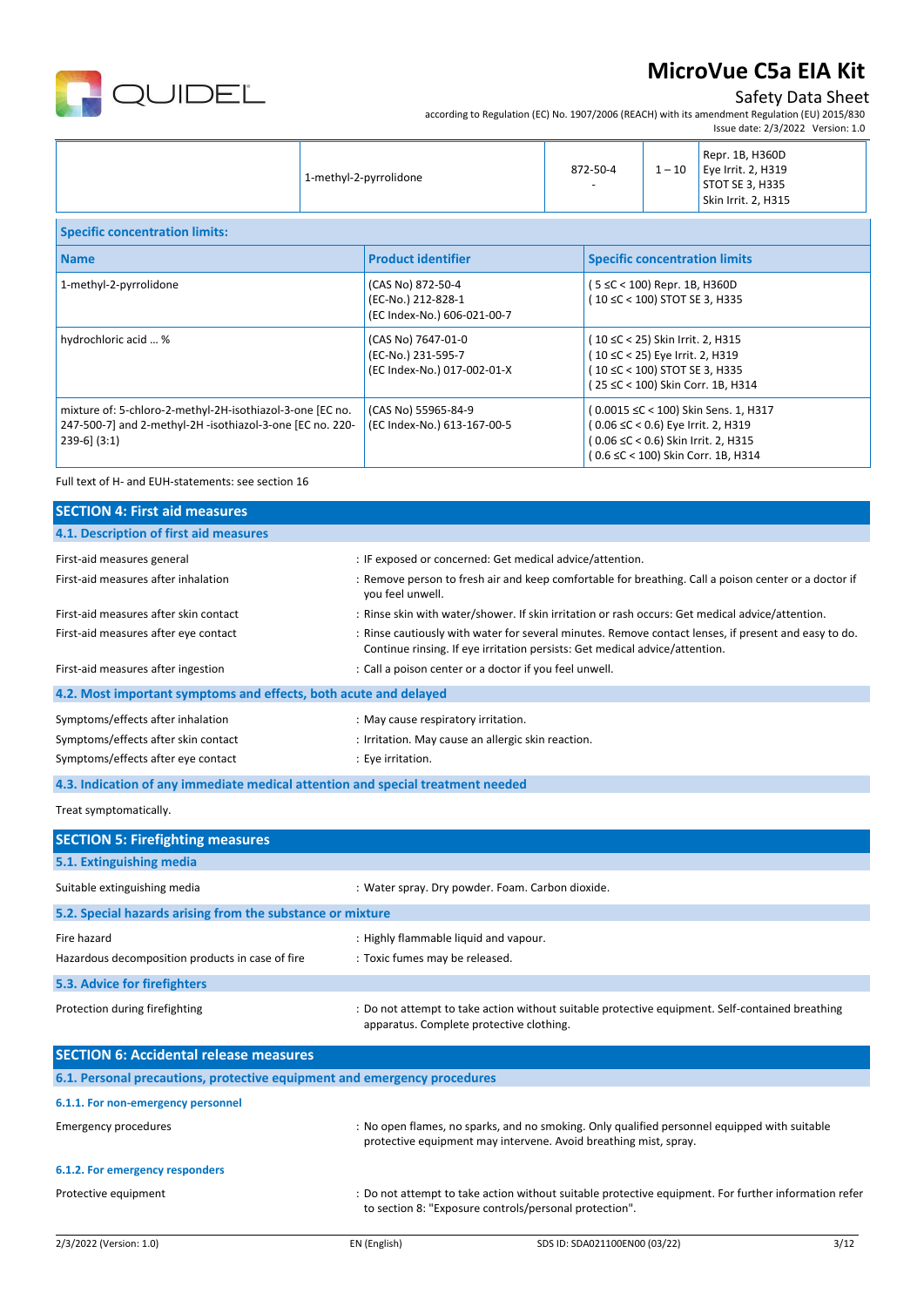

Safety Data Sheet according to Regulation (EC) No. 1907/2006 (REACH) with its amendment Regulation (EU) 2015/830 Issue date: 2/3/2022 Version: 1.0

### **6.2. Environmental precautions**

| Avoid release to the environment. Notify authorities if product enters sewers or public waters. |                                                                                                                  |  |  |  |  |
|-------------------------------------------------------------------------------------------------|------------------------------------------------------------------------------------------------------------------|--|--|--|--|
| 6.3. Methods and material for containment and cleaning up                                       |                                                                                                                  |  |  |  |  |
| Methods for cleaning up                                                                         | : Take up liquid spill into absorbent material. Notify authorities if product enters sewers or public<br>waters. |  |  |  |  |
| Other information                                                                               | : Dispose of materials or solid residues at an authorized site.                                                  |  |  |  |  |
| 6.4. Reference to other sections                                                                |                                                                                                                  |  |  |  |  |
| For further information refer to section 13.                                                    |                                                                                                                  |  |  |  |  |
| <b>SECTION 7: Handling and storage</b>                                                          |                                                                                                                  |  |  |  |  |
| 71 Drocautions for safe handling                                                                |                                                                                                                  |  |  |  |  |

| 7.1. FICLOULIONS TOT SOLE HONDING                                 |                                                                                                                                                                                                                                                                                                                                          |
|-------------------------------------------------------------------|------------------------------------------------------------------------------------------------------------------------------------------------------------------------------------------------------------------------------------------------------------------------------------------------------------------------------------------|
| Precautions for safe handling<br>Hygiene measures                 | : Ensure good ventilation of the work station. Wear personal protective equipment. Do not handle<br>until all safety precautions have been read and understood. Avoid breathing mist, spray. Avoid<br>contact with skin and eyes.<br>: Do not eat, drink or smoke when using this product. Always wash hands after handling the product. |
| 7.2. Conditions for safe storage, including any incompatibilities |                                                                                                                                                                                                                                                                                                                                          |
| <b>Technical measures</b><br>Storage conditions                   | : Ground/bond container and receiving equipment.<br>: Store in a well-ventilated place. Keep cool. Keep container tightly closed. Store in corrosive<br>resistant container with a resistant inner liner. Keep only in original container. Store locked up.                                                                              |
| Incompatible materials                                            | : Metals.                                                                                                                                                                                                                                                                                                                                |

## **7.3. Specific end use(s)**

### No additional information available

| <b>SECTION 8: Exposure controls/personal protection</b> |  |  |  |  |  |
|---------------------------------------------------------|--|--|--|--|--|
| 8.1. Control parameters                                 |  |  |  |  |  |
| hydrochloric acid  % (7647-01-0)                        |  |  |  |  |  |
| Hydrogen chloride<br>$IIBA$ - $OSHA$<br>Local name      |  |  |  |  |  |

| USA - OSHA | Local name        | Hydrogen chloride |
|------------|-------------------|-------------------|
| USA - OSHA | <b>OSHA PEL C</b> | 7 mg/m $3$        |
| USA - OSHA | OSHA PEL C [ppm]  | 5 ppm             |

| acetone (67-64-1) |                            |                        |
|-------------------|----------------------------|------------------------|
| EU                | <b>IOEL TWA</b>            | 1210 mg/m <sup>3</sup> |
| EU                | IOEL TWA [ppm]             | 500 ppm                |
| Belgium           | <b>OEL TWA</b>             | 1210 mg/m <sup>3</sup> |
| Belgium           | OEL TWA [ppm]              | 500 ppm                |
| Belgium           | <b>OEL STEL</b>            | 2420 mg/m <sup>3</sup> |
| Belgium           | OEL STEL [ppm]             | 1000 ppm               |
| France            | VME (OEL TWA)              | 1210 mg/m <sup>3</sup> |
| France            | VME (OEL TWA) [ppm]        | 500 ppm                |
| France            | VLE (OEL C/STEL)           | 2420 mg/m <sup>3</sup> |
| France            | VLE (OEL C/STEL) [ppm]     | 1000 ppm               |
| Netherlands       | TGG-8u (OEL TWA)           | 1210 mg/m <sup>3</sup> |
| Netherlands       | TGG-8u (OEL TWA) [ppm]     | 501 ppm                |
| Netherlands       | TGG-15min (OEL STEL)       | 2420 mg/m <sup>3</sup> |
| Netherlands       | TGG-15min (OEL STEL) [ppm] | 1002 ppm               |
| United Kingdom    | WEL TWA (OEL TWA) [1]      | 1210 mg/m <sup>3</sup> |
| United Kingdom    | WEL TWA (OEL TWA) [2]      | 500 ppm                |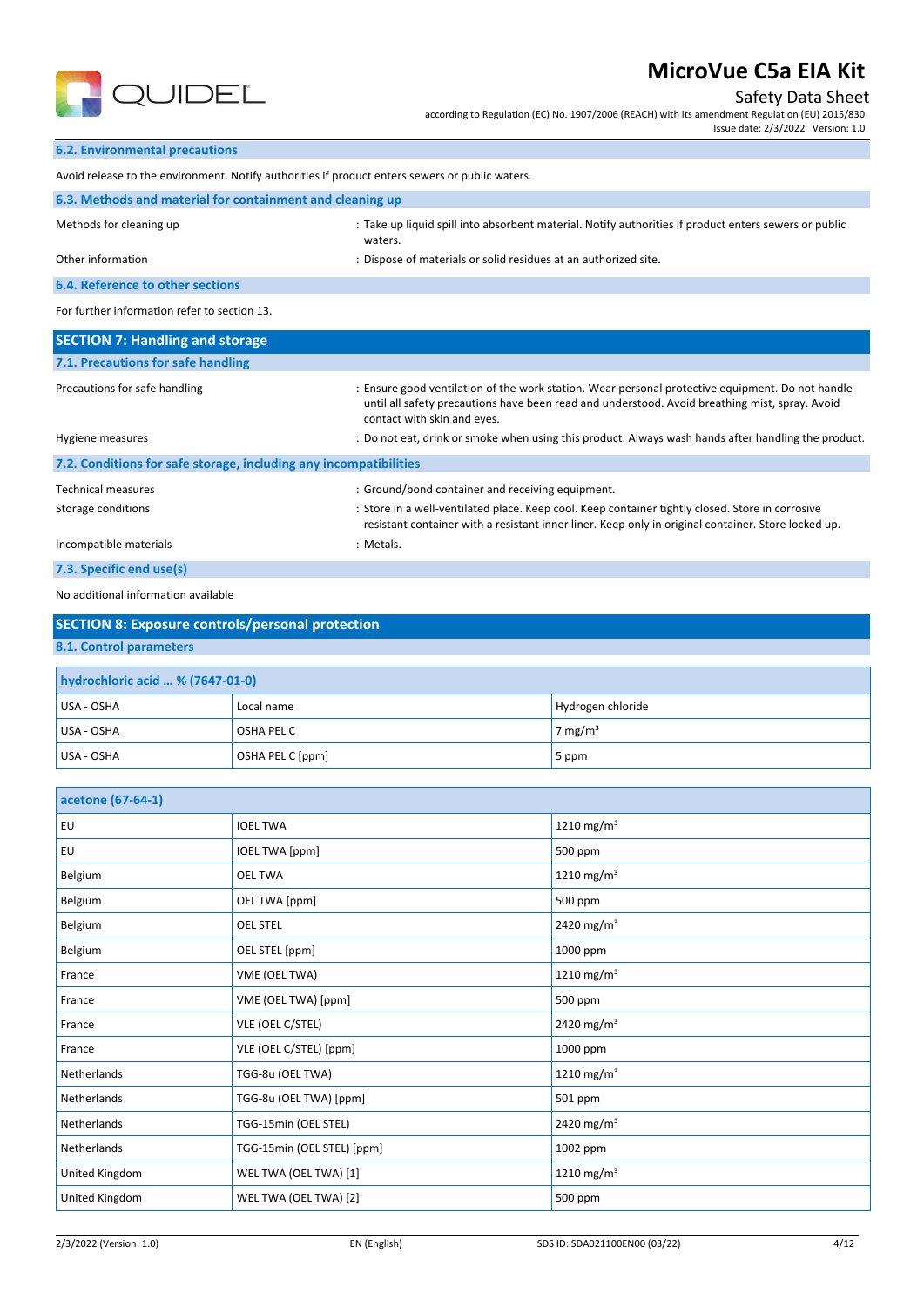

## Safety Data Sheet

according to Regulation (EC) No. 1907/2006 (REACH) with its amendment Regulation (EU) 2015/830 Issue date: 2/3/2022 Version: 1.0

| acetone (67-64-1) |                           |                        |  |
|-------------------|---------------------------|------------------------|--|
| United Kingdom    | WEL STEL (OEL STEL)       | 3620 mg/m <sup>3</sup> |  |
| United Kingdom    | WEL STEL (OEL STEL) [ppm] | 1500 ppm               |  |
| USA - ACGIH       | ACGIH OEL TWA [ppm]       | $250$ ppm              |  |
| USA - ACGIH       | ACGIH OEL STEL [ppm]      | 500 ppm                |  |

| 1-methyl-2-pyrrolidone (872-50-4) |                            |                                                                                                       |
|-----------------------------------|----------------------------|-------------------------------------------------------------------------------------------------------|
| EU                                | <b>IOEL TWA</b>            | 40 mg/m <sup>3</sup>                                                                                  |
| EU                                | <b>IOEL TWA [ppm]</b>      | 10 ppm                                                                                                |
| EU                                | <b>IOEL STEL</b>           | $80 \text{ mg/m}^3$                                                                                   |
| <b>EU</b>                         | <b>IOEL STEL [ppm]</b>     | 20 ppm                                                                                                |
| Belgium                           | <b>OEL TWA</b>             | 40 mg/m $3$                                                                                           |
| Belgium                           | OEL TWA [ppm]              | 10 ppm                                                                                                |
| Belgium                           | <b>OEL STEL</b>            | $80 \text{ mg/m}^3$                                                                                   |
| Belgium                           | OEL STEL [ppm]             | 20 ppm                                                                                                |
| France                            | VME (OEL TWA)              | 40 mg/m <sup>3</sup>                                                                                  |
| France                            | VME (OEL TWA) [ppm]        | 10 ppm                                                                                                |
| France                            | VLE (OEL C/STEL)           | 80 mg/m <sup>3</sup>                                                                                  |
| France                            | VLE (OEL C/STEL) [ppm]     | 20 ppm                                                                                                |
| Netherlands                       | TGG-8u (OEL TWA)           | 40 mg/m <sup>3</sup>                                                                                  |
| Netherlands                       | TGG-8u (OEL TWA) [ppm]     | 9.72 ppm                                                                                              |
| Netherlands                       | TGG-15min (OEL STEL)       | $80 \text{ mg/m}^3$                                                                                   |
| Netherlands                       | TGG-15min (OEL STEL) [ppm] | 19.44 ppm                                                                                             |
| United Kingdom                    | WEL TWA (OEL TWA) [1]      | 40 mg/m $3$                                                                                           |
| United Kingdom                    | WEL TWA (OEL TWA) [2]      | 10 ppm                                                                                                |
| United Kingdom                    | WEL STEL (OEL STEL)        | $80 \text{ mg/m}^3$                                                                                   |
| United Kingdom                    | WEL STEL (OEL STEL) [ppm]  | 20 ppm                                                                                                |
| USA - ACGIH                       | <b>BEI</b>                 | 100 mg/l Parameter: 5-Hydroxy-N-methyl-2-pyrrolidone -<br>Medium: urine - Sampling time: End of shift |

## **8.2. Exposure controls**

**Appropriate engineering controls:**

Ensure good ventilation of the work station.

**Materials for protective clothing:**

Lab coat

**Hand protection:**

Protective gloves

**Eye protection:**

Safety glasses

**Skin and body protection:**

Wear suitable protective clothing

### **Respiratory protection:**

[In case of inadequate ventilation] wear respiratory protection.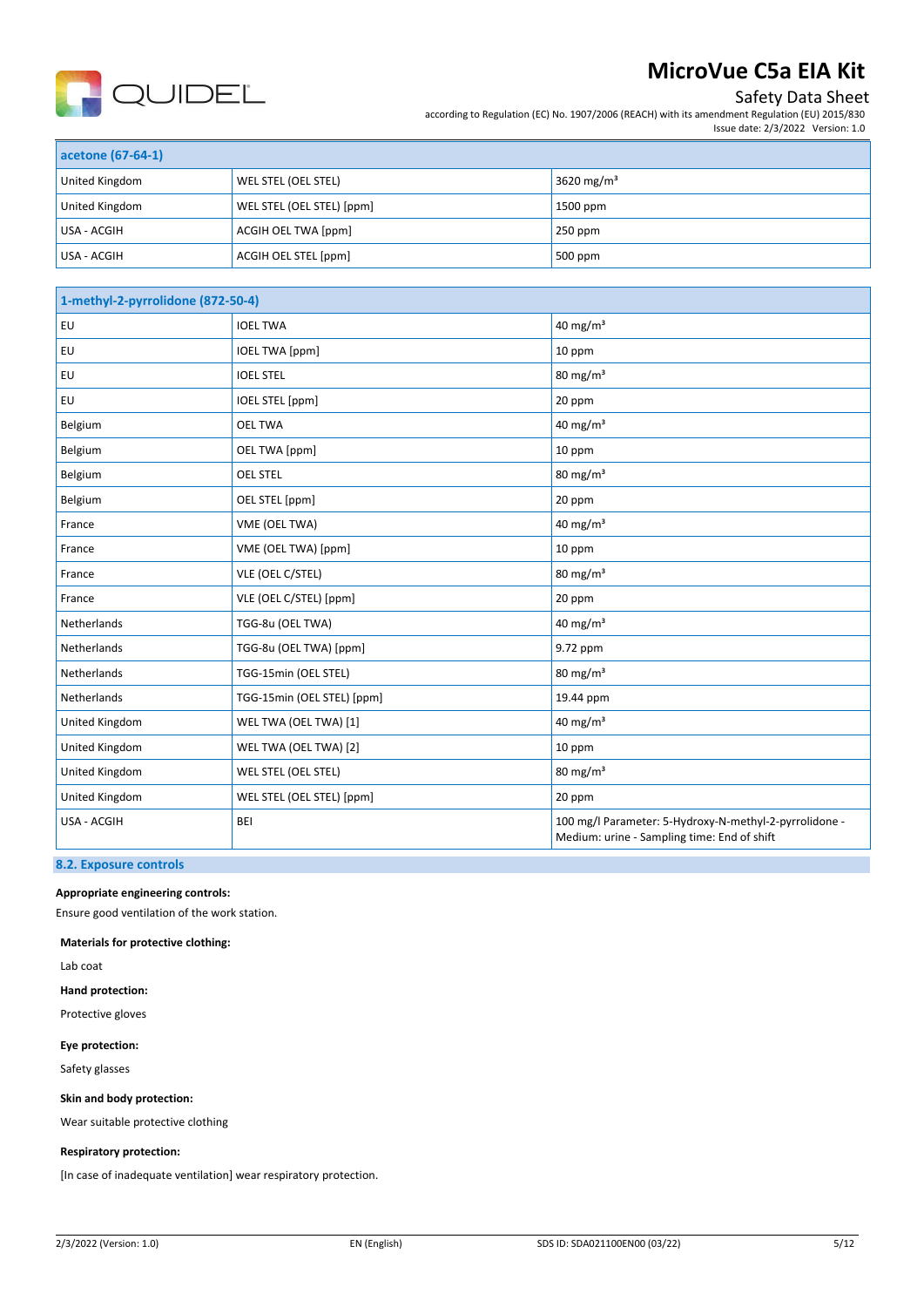

Safety Data Sheet

according to Regulation (EC) No. 1907/2006 (REACH) with its amendment Regulation (EU) 2015/830 Issue date: 2/3/2022 Version: 1.0

**Personal protective equipment symbol(s):**



#### **Environmental exposure controls:**

Avoid release to the environment.

#### **Other information:**

Do not eat, drink or smoke when using this product.

### **SECTION 9: Physical and chemical properties**

### **9.1. Information on basic physical and chemical properties**

| Physical state                                  | : Liguid               |
|-------------------------------------------------|------------------------|
| Colour                                          | : No data available    |
| Odour                                           | : No data available    |
| Odour threshold                                 | : No data available    |
| рH                                              | : Stop Solution, pH <1 |
| Relative evaporation rate (butylacetate=1)      | : No data available    |
| Melting point                                   | : Not applicable       |
| Freezing point                                  | : No data available    |
| Boiling point                                   | : No data available    |
| Flash point                                     | : No data available    |
| Auto-ignition temperature                       | : No data available    |
| Decomposition temperature                       | : No data available    |
| Flammability (solid, gas)                       | : Not applicable       |
| Vapour pressure                                 | : No data available    |
| Relative vapour density at 20 °C                | : No data available    |
| Relative density                                | : No data available    |
| Solubility                                      | : No data available    |
| Partition coefficient n-octanol/water (Log Pow) | : No data available    |
| Viscosity, kinematic                            | : No data available    |
| Viscosity, dynamic                              | : No data available    |
| <b>Explosive properties</b>                     | : No data available    |
| Oxidising properties                            | : No data available    |
| <b>Explosive limits</b>                         | : No data available    |
| 9.2. Other information                          |                        |

No additional information available

| <b>SECTION 10: Stability and reactivity</b>                                                     |
|-------------------------------------------------------------------------------------------------|
| 10.1. Reactivity                                                                                |
| Highly flammable liquid and vapour.                                                             |
| 10.2. Chemical stability                                                                        |
| Stable under normal conditions.                                                                 |
| 10.3. Possibility of hazardous reactions                                                        |
| No dangerous reactions known under normal conditions of use.                                    |
| 10.4. Conditions to avoid                                                                       |
| Avoid contact with hot surfaces. Heat. No flames, no sparks. Eliminate all sources of ignition. |
| 10.5. Incompatible materials                                                                    |
| metals.                                                                                         |
| 10.6. Hazardous decomposition products                                                          |
|                                                                                                 |

Under normal conditions of storage and use, hazardous decomposition products should not be produced.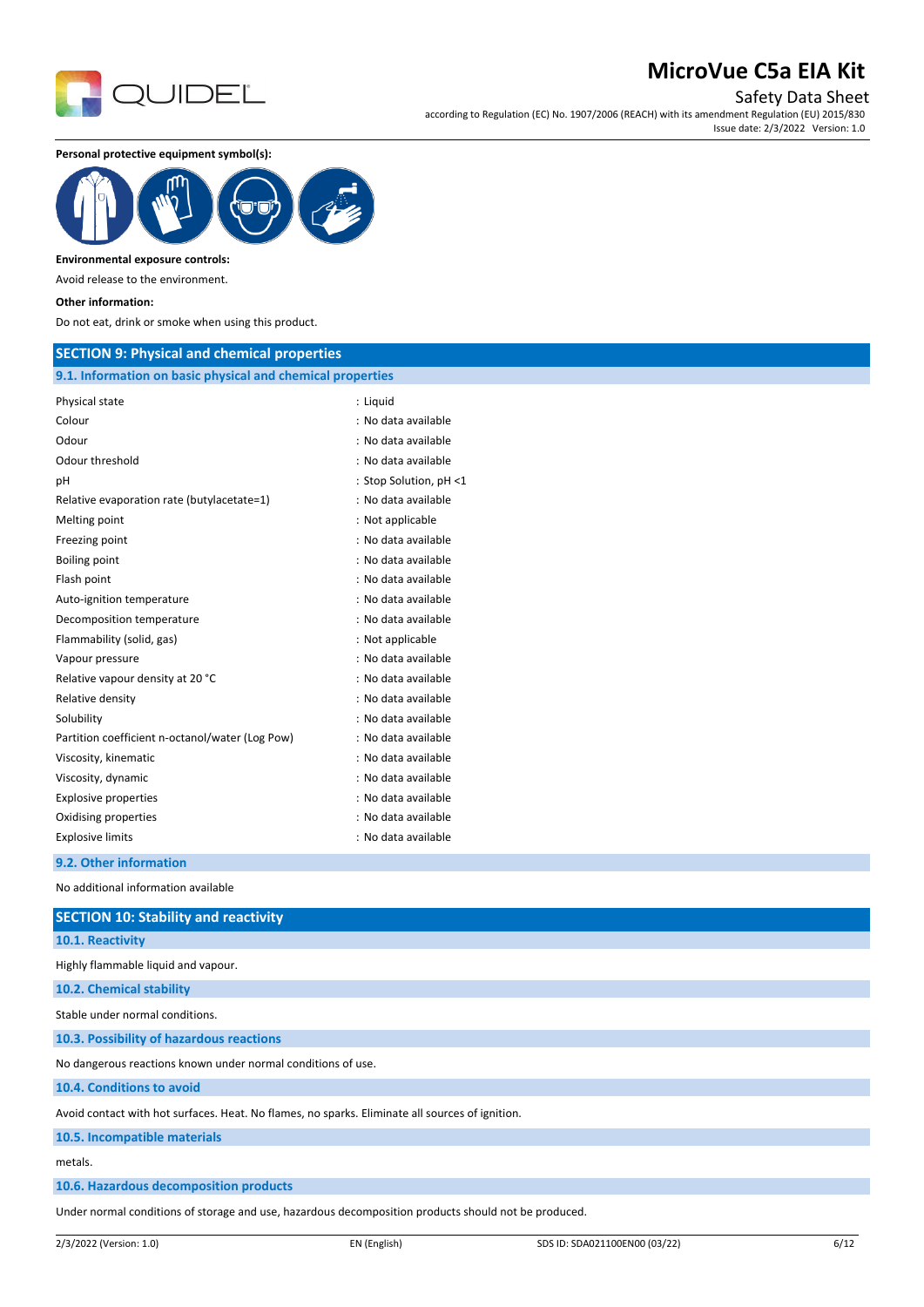

## Safety Data Sheet

according to Regulation (EC) No. 1907/2006 (REACH) with its amendment Regulation (EU) 2015/830

Issue date: 2/3/2022 Version: 1.0

| <b>SECTION 11: Toxicological information</b> |                  |
|----------------------------------------------|------------------|
| 11.1. Information on toxicological effects   |                  |
| Acute toxicity (oral)                        | : Not classified |
| Acute toxicity (dermal)                      | : Not classified |
| Acute toxicity (inhalation)                  | : Not classified |

| -55965) mixture of: 5-chloro-2-methyl-2H-isothiazol-3-one [EC no. 247-500-7] and 2-methyl-2H-isothiazol-3-one [EC no. 220-239-6] (3:1) (55965-<br>$84-9)$ |                                                        |
|-----------------------------------------------------------------------------------------------------------------------------------------------------------|--------------------------------------------------------|
| LD50 oral rat                                                                                                                                             | 53 mg/kg (Rat, Literature study)                       |
| LD50 dermal                                                                                                                                               | $\vert$ 200 – 1000 mg/kg bodyweight (Literature study) |

| 1-ethylpyrrolidin-2-one (2687-91-4) |                                                                                                                        |  |
|-------------------------------------|------------------------------------------------------------------------------------------------------------------------|--|
| LD50 oral rat                       | 3200 mg/kg bodyweight (Equivalent or similar to OECD 401, Rat, Male / female, Experimental<br>value. Oral)             |  |
| LD50 dermal rat                     | > 2000 mg/kg bodyweight (OECD 402: Acute Dermal Toxicity, 24 h, Rat, Male / female,<br>Experimental value, Dermal)     |  |
| LC50 Inhalation - Rat               | > 5.1 mg/l (OECD 403: Acute Inhalation Toxicity, 4 h, Rat, Male / female, Experimental value,<br>Inhalation (aerosol)) |  |

| acetone (67-64-1)     |                                                                                   |
|-----------------------|-----------------------------------------------------------------------------------|
| LD50 oral rat         | 5800 mg/kg (Equivalent or similar to OECD 401, Rat, Female, Experimental value)   |
| LD50 dermal rabbit    | 20000 mg/kg (Equivalent or similar to OECD 402, Rabbit, Male, Experimental value) |
| LC50 Inhalation - Rat | 76 mg/l (Other, 4 h, Rat, Female, Experimental value)                             |

| 1-methyl-2-pyrrolidone (872-50-4) |                                                                                                                                       |
|-----------------------------------|---------------------------------------------------------------------------------------------------------------------------------------|
| LD50 oral rat                     | 4150 mg/kg bodyweight (Equivalent or similar to OECD 401, Rat, Male / female, Experimental<br>value, Oral, 14 day(s))                 |
| LD50 dermal rat                   | > 5000 mg/kg bodyweight (Equivalent or similar to OECD 402, 24 h, Rat, Male / female,<br>Experimental value, Dermal, 14 day(s))       |
| LC50 Inhalation - Rat             | > 5.1 mg/l air (OECD 403: Acute Inhalation Toxicity, 4 h, Rat, Male / female, Experimental value,<br>Inhalation (aerosol), 14 day(s)) |
| Skin corrosion/irritation         | : Causes skin irritation.                                                                                                             |
| Serious eye damage/irritation     | : Causes serious eye irritation.                                                                                                      |
| Respiratory or skin sensitisation | : May cause an allergic skin reaction.                                                                                                |
| Germ cell mutagenicity            | : Not classified                                                                                                                      |
| Carcinogenicity                   | : Not classified                                                                                                                      |

| hydrochloric acid  % (7647-01-0) |                                             |  |
|----------------------------------|---------------------------------------------|--|
| IARC group                       | 3 - Not classifiable                        |  |
|                                  |                                             |  |
| Reproductive toxicity            | : May damage fertility or the unborn child. |  |
| STOT-single exposure             | : May cause respiratory irritation.         |  |
| STOT-repeated exposure           | : Not classified                            |  |
| Aspiration hazard                | : Not classified                            |  |

### 2/3/2022 (Version: 1.0) EN (English) SDS ID: SDA021100EN00 (03/22) 7/12 **SECTION 12: Ecological information 12.1. Toxicity** Ecology - general states of the product is not considered harmful to aquatic organisms nor to cause long-term adverse effects in the environment. Hazardous to the aquatic environment, short-term (acute) : Not classified Hazardous to the aquatic environment, long-term (chronic) : Not classified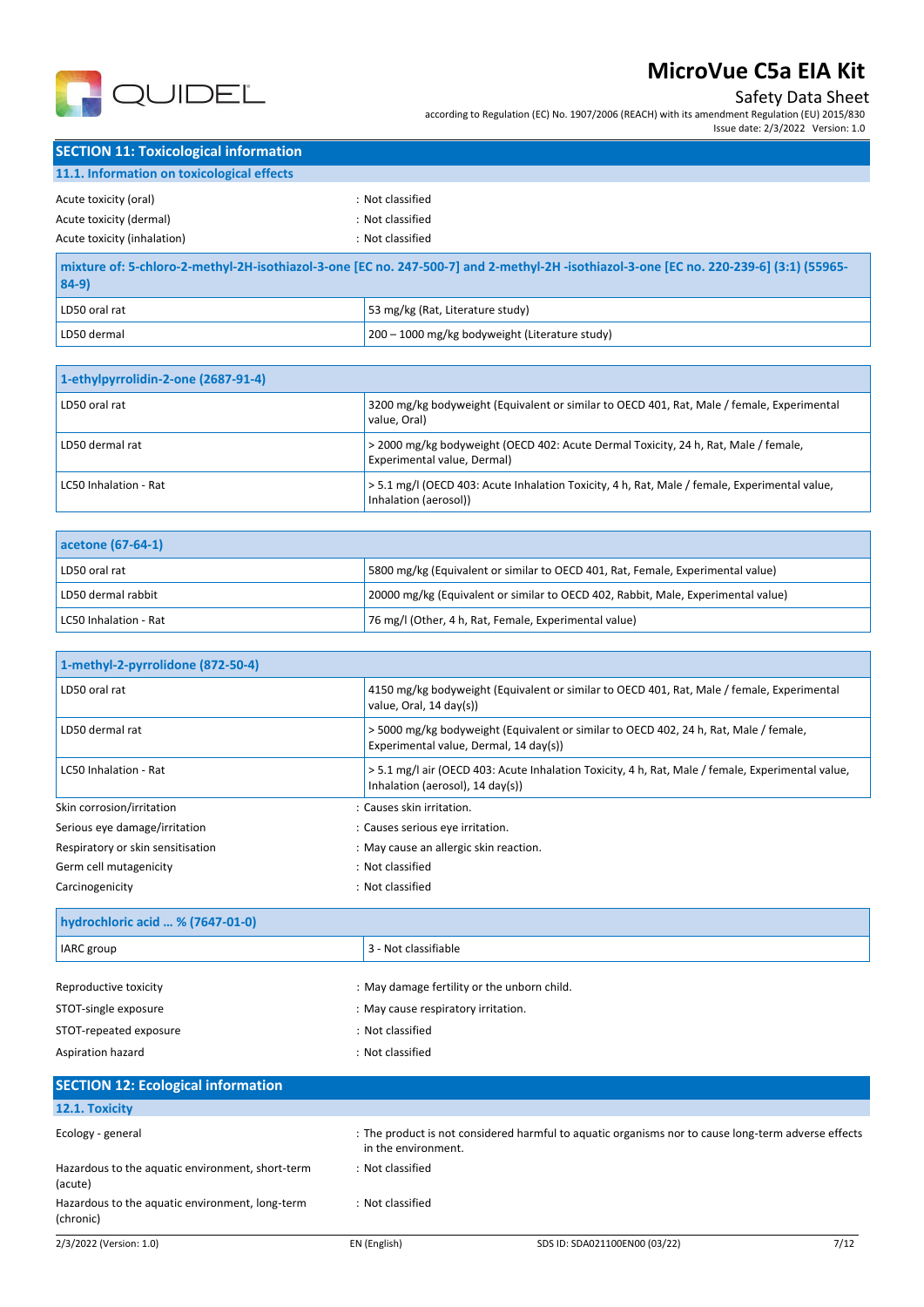

Safety Data Sheet

according to Regulation (EC) No. 1907/2006 (REACH) with its amendment Regulation (EU) 2015/830

| Issue date: 2/3/2022 Version: 1.0 |  |
|-----------------------------------|--|
|                                   |  |
|                                   |  |

| -55965) mixture of: 5-chloro-2-methyl-2H-isothiazol-3-one [EC no. 247-500-7] and 2-methyl-2H -isothiazol-3-one [EC no. 220-239-6] (3:1) (55965-<br>$84-9)$ |                                                          |  |
|------------------------------------------------------------------------------------------------------------------------------------------------------------|----------------------------------------------------------|--|
| LC50 - Fish [1]                                                                                                                                            | 0.28 mg/l (96 h, Lepomis macrochirus, Literature)        |  |
| EC50 - Crustacea [1]                                                                                                                                       | 0.16 mg/l (48 h, Daphnia magna, Literature)              |  |
| EC50 72h - Algae [1]                                                                                                                                       | 0.018 mg/l (Pseudokirchneriella subcapitata, Literature) |  |

| 1-ethylpyrrolidin-2-one (2687-91-4) |                                                                                                                                                        |  |
|-------------------------------------|--------------------------------------------------------------------------------------------------------------------------------------------------------|--|
| LC50 - Fish [1]                     | > 465 mg/l (OECD 203: Fish, Acute Toxicity Test, 96 h, Brachydanio rerio, Static system, Fresh<br>water, Experimental value, Nominal concentration)    |  |
| EC50 - Crustacea [1]                | > 104 mg/l (OECD 202: Daphnia sp. Acute Immobilisation Test, 48 h, Daphnia magna, Static<br>system, Fresh water, Experimental value, Locomotor effect) |  |
| EC50 72h - Algae [1]                | > 101 mg/l (OECD 201: Alga, Growth Inhibition Test, Desmodesmus subspicatus, Static system,<br>Fresh water, Experimental value, Growth rate)           |  |

| acetone (67-64-1)     |                                                                                                   |
|-----------------------|---------------------------------------------------------------------------------------------------|
| $ $ LC50 - Fish $[1]$ | [5540 mg/l (EU Method C.1, 96 h, Salmo gairdneri, Static system, Fresh water, Experimental value) |
| EC50 96h - Algae [1]  | >7000 mg/l (Selenastrum capricornutum, Static system, Fresh water, Experimental value)            |

| 1-methyl-2-pyrrolidone (872-50-4) |                                                                                                                   |
|-----------------------------------|-------------------------------------------------------------------------------------------------------------------|
| LC50 - Fish [1]                   | > 500 mg/l (96 h, Oncorhynchus mykiss, Static system, Fresh water, Experimental value)                            |
| EC50 - Crustacea [1]              | 1107 mg/l (EPA 660/3 - 75/009, 96 h, Palaemonetes vulgaris, Static system, Salt water,<br>Experimental value)     |
| EC50 - Crustacea [2]              | > 1000 mg/l (DIN 38412-11, 24 h, Daphnia magna, Static system, Fresh water, Experimental value)                   |
| EC50 72h - Algae [1]              | 600.5 mg/l (DIN 38412-9, Desmodesmus subspicatus, Static system, Fresh water, Experimental<br>value, Growth rate) |

## **12.2. Persistence and degradability**

| mixture of: 5-chloro-2-methyl-2H-isothiazol-3-one [EC no. 247-500-7] and 2-methyl-2H-isothiazol-3-one [EC no. 220-239-6] (3:1) (55965-<br>$84-9)$ |                   |
|---------------------------------------------------------------------------------------------------------------------------------------------------|-------------------|
| Biochemical oxygen demand (BOD)                                                                                                                   | Not applicable.   |
| Chemical oxygen demand (COD)                                                                                                                      | Not applicable.   |
| ThOD                                                                                                                                              | Not applicable.   |
| BOD (% of ThOD)                                                                                                                                   | I Not applicable. |

| hydrochloric acid  % (7647-01-0) |                                   |
|----------------------------------|-----------------------------------|
| Persistence and degradability    | Biodegradability: not applicable. |
|                                  |                                   |

| 1-ethylpyrrolidin-2-one (2687-91-4) |                                 |
|-------------------------------------|---------------------------------|
| Persistence and degradability       | Readily biodegradable in water. |

| acetone (67-64-1)               |                                                                                                                     |
|---------------------------------|---------------------------------------------------------------------------------------------------------------------|
| Persistence and degradability   | Biodegradable in the soil. Biodegradable in the soil under anaerobic conditions. Readily<br>biodegradable in water. |
| Biochemical oxygen demand (BOD) | 1.43 g $O2/g$ substance                                                                                             |
| Chemical oxygen demand (COD)    | 1.92 g $O_2/g$ substance                                                                                            |
| ThOD                            | 2.2 $g O2/g$ substance                                                                                              |
| BOD (% of ThOD)                 | 0.872 (20 day(s), Literature study)                                                                                 |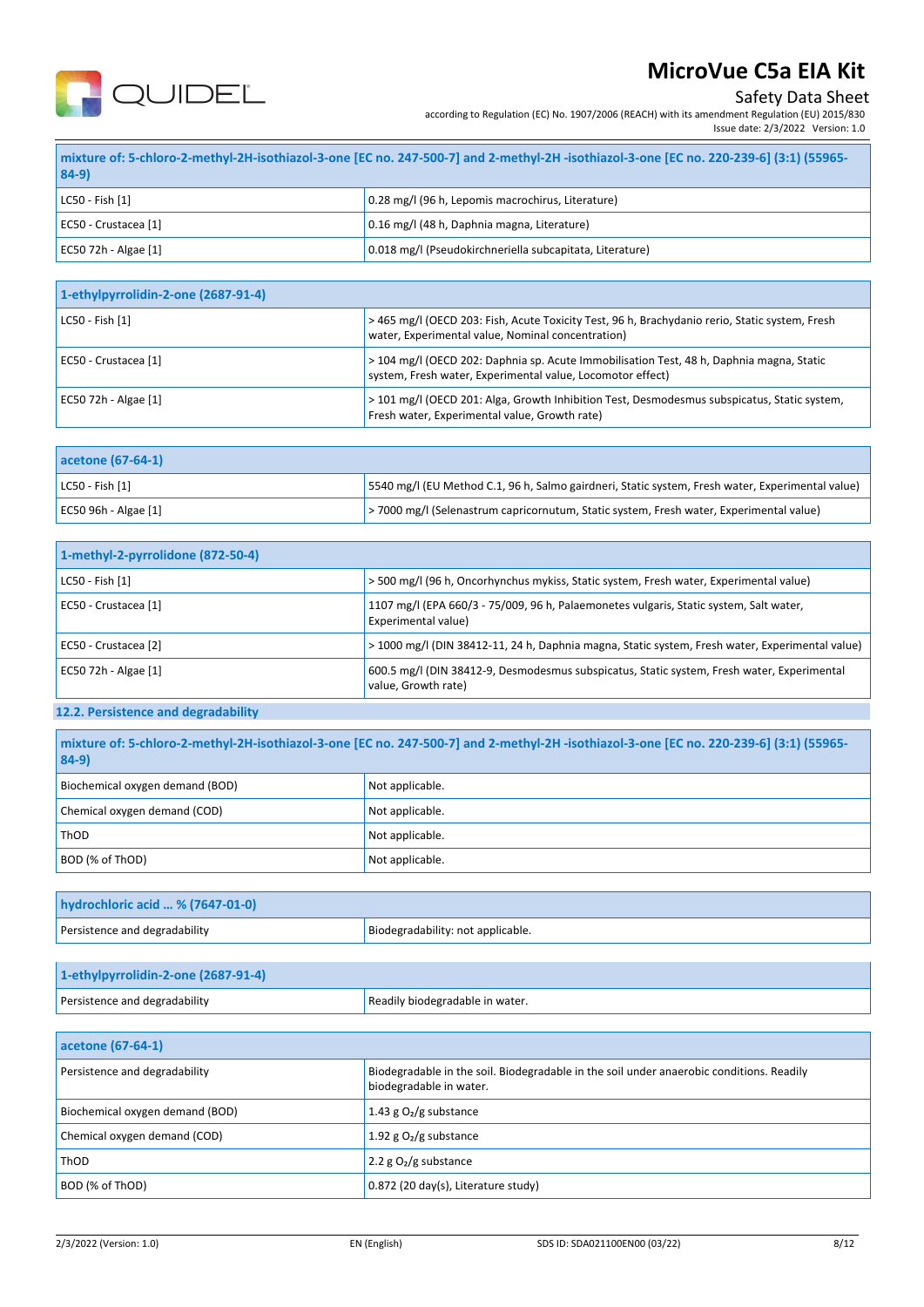

## Safety Data Sheet

according to Regulation (EC) No. 1907/2006 (REACH) with its amendment Regulation (EU) 2015/830 Issue date: 2/3/2022 Version: 1.0

| 1-methyl-2-pyrrolidone (872-50-4) |                                                            |
|-----------------------------------|------------------------------------------------------------|
| Persistence and degradability     | Biodegradable in the soil. Readily biodegradable in water. |
| Biochemical oxygen demand (BOD)   | 1.07 g $O_2$ /g substance                                  |
| Chemical oxygen demand (COD)      | 1.56 g $O_2$ /g substance                                  |
| ThOD                              | 1.9 g $O_2/g$ substance                                    |
| BOD (% of ThOD)                   | 0.56                                                       |
| 12.3. Bioaccumulative potential   |                                                            |

| mixture of: 5-chloro-2-methyl-2H-isothiazol-3-one [EC no. 247-500-7] and 2-methyl-2H-isothiazol-3-one [EC no. 220-239-6] (3:1) (55965-<br>$84-9$ |                  |
|--------------------------------------------------------------------------------------------------------------------------------------------------|------------------|
| Bioaccumulative potential                                                                                                                        | Not established. |

| hydrochloric acid  % (7647-01-0) |                                                |
|----------------------------------|------------------------------------------------|
| Bioaccumulative potential        | Does not contain bioaccumulative component(s). |

| 1-ethylpyrrolidin-2-one (2687-91-4)             |                                                                        |
|-------------------------------------------------|------------------------------------------------------------------------|
| Partition coefficient n-octanol/water (Log Pow) | -0.2 (Experimental value, EU Method A.8: Partition Coefficient, 23 °C) |
| Bioaccumulative potential                       | Not bioaccumulative.                                                   |

| acetone (67-64-1)                               |                              |
|-------------------------------------------------|------------------------------|
| $ BCF - Fish [1]$                               | 0.69 (Pisces)                |
| BCF - Other aquatic organisms [1]               | 3 (BCFWIN, Calculated value) |
| Partition coefficient n-octanol/water (Log Pow) | $-0.24$ (Test data)          |
| Bioaccumulative potential                       | Not bioaccumulative.         |

| 1-methyl-2-pyrrolidone (872-50-4)                                                                                                       |                      |
|-----------------------------------------------------------------------------------------------------------------------------------------|----------------------|
| BCF - Other aquatic organisms [1]                                                                                                       | 3 (Calculated value) |
| Bioaccumulative potential                                                                                                               | Not bioaccumulative. |
| 12.4. Mobility in soil                                                                                                                  |                      |
| mixture of: 5-chloro-2-methyl-2H-isothiazol-3-one [EC no. 247-500-7] and 2-methyl-2H -isothiazol-3-one [EC no. 220-239-6] (3:1) (55965- |                      |

| $84-9)$        |                                                         |  |  |
|----------------|---------------------------------------------------------|--|--|
| Ecology - soil | No (test) data on mobility of the components available. |  |  |

| hydrochloric acid  % (7647-01-0) |                                                                                                                          |
|----------------------------------|--------------------------------------------------------------------------------------------------------------------------|
| Ecology - soil                   | No (test) data on mobility of the components available. May be harmful to plant growth, blooming<br>and fruit formation. |

| 1-ethylpyrrolidin-2-one (2687-91-4)                           |                                                                          |
|---------------------------------------------------------------|--------------------------------------------------------------------------|
| Surface tension                                               | 0.069 N/m (20 °C, 1 g/l, OECD 115: Surface Tension of Aqueous Solutions) |
| Organic Carbon Normalized Adsorption Coefficient (Log<br>Koc) | 1.6 (log Koc, PCKOCWIN v1.66, Calculated value)                          |
| Ecology - soil                                                | Low potential for adsorption in soil. Highly mobile in soil.             |

| acetone (67-64-1) |                                                        |
|-------------------|--------------------------------------------------------|
| Surface tension   | 0.0237 N/m                                             |
| Ecology - soil    | No (test) data on mobility of the substance available. |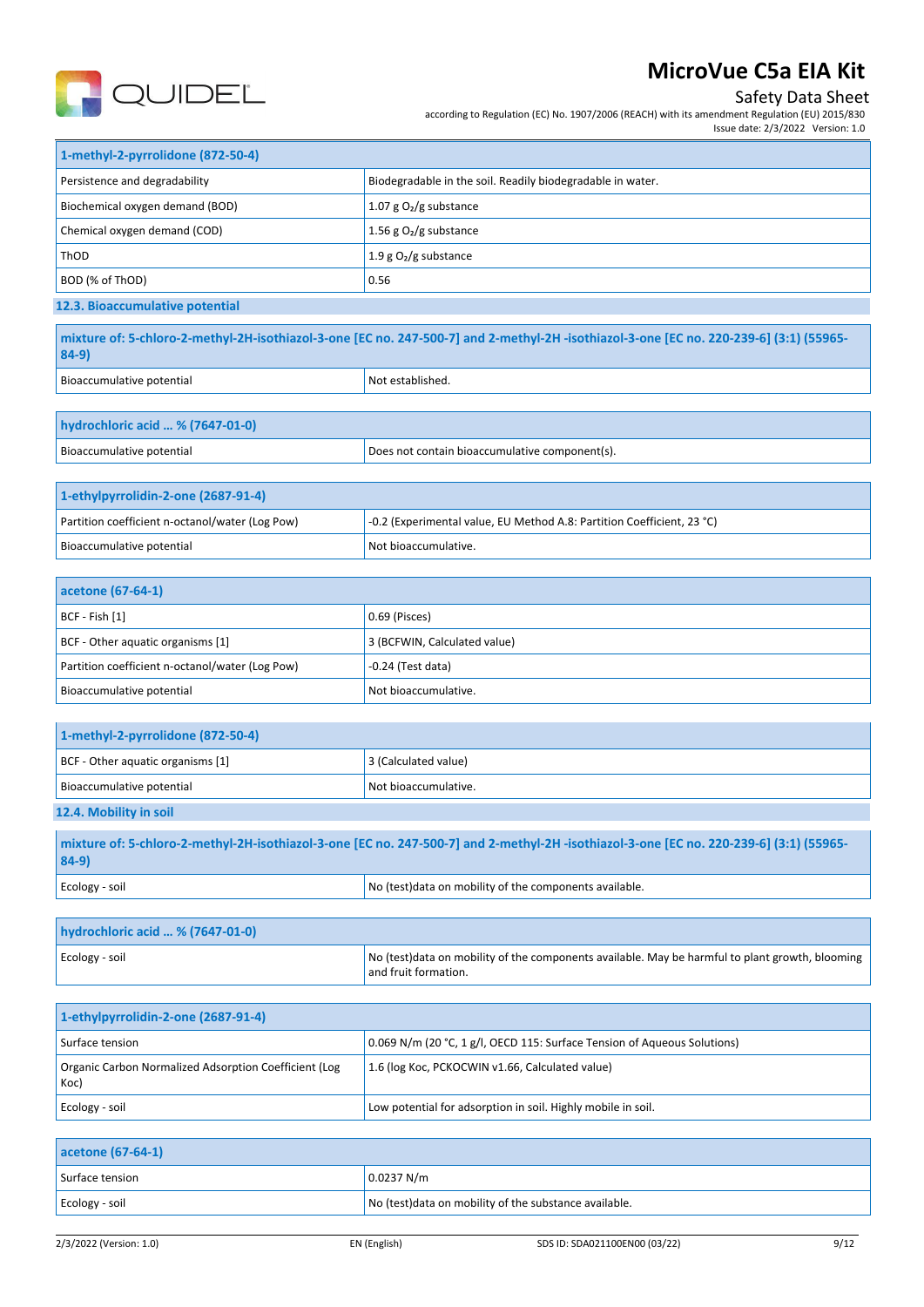

## Safety Data Sheet

according to Regulation (EC) No. 1907/2006 (REACH) with its amendment Regulation (EU) 2015/830 Issue date: 2/3/2022 Version: 1.0

| 1-methyl-2-pyrrolidone (872-50-4)                             |                                  |
|---------------------------------------------------------------|----------------------------------|
| Surface tension                                               | 0.407 N/m                        |
| Organic Carbon Normalized Adsorption Coefficient (Log<br>Koc) | 1.32 (log Koc, Calculated value) |
| Ecology - soil                                                | Highly mobile in soil.           |

### **12.5. Results of PBT and vPvB assessment**

| <b>Component</b>                    |                                                                                                                                                                                 |
|-------------------------------------|---------------------------------------------------------------------------------------------------------------------------------------------------------------------------------|
| 1-methyl-2-pyrrolidone (872-50-4)   | This substance/mixture does not meet the PBT criteria of REACH regulation, annex XIII<br>This substance/mixture does not meet the vPvB criteria of REACH regulation, annex XIII |
| acetone (67-64-1)                   | This substance/mixture does not meet the PBT criteria of REACH regulation, annex XIII<br>This substance/mixture does not meet the vPvB criteria of REACH regulation, annex XIII |
| 1-ethylpyrrolidin-2-one (2687-91-4) | This substance/mixture does not meet the PBT criteria of REACH regulation, annex XIII<br>This substance/mixture does not meet the vPvB criteria of REACH regulation, annex XIII |
| hydrochloric acid  % (7647-01-0)    | This substance/mixture does not meet the PBT criteria of REACH regulation, annex XIII<br>This substance/mixture does not meet the vPvB criteria of REACH regulation, annex XIII |
|                                     |                                                                                                                                                                                 |

### **12.6. Other adverse effects**

No additional information available

| <b>SECTION 13: Disposal considerations</b>                                                                                                        |                                                                                                                                                                                                                                                                                                                          |
|---------------------------------------------------------------------------------------------------------------------------------------------------|--------------------------------------------------------------------------------------------------------------------------------------------------------------------------------------------------------------------------------------------------------------------------------------------------------------------------|
| 13.1. Waste treatment methods                                                                                                                     |                                                                                                                                                                                                                                                                                                                          |
| Regional legislation (waste)<br>Waste treatment methods<br>Sewage disposal recommendations<br>Additional information<br>Ecology - waste materials | : Disposal must be done according to official regulations.<br>: Dispose of contents/container in accordance with licensed collector's sorting instructions.<br>: Disposal must be done according to official regulations.<br>: Flammable vapours may accumulate in the container.<br>: Avoid release to the environment. |
| <b>SECTION 14: Transport information</b>                                                                                                          |                                                                                                                                                                                                                                                                                                                          |
| In accordance with ADR / IMDG / IATA / ADN                                                                                                        |                                                                                                                                                                                                                                                                                                                          |
| 14.1. UN number                                                                                                                                   |                                                                                                                                                                                                                                                                                                                          |
| UN-No. (ADR)<br>UN-No. (IMDG)<br>UN-No. (IATA)<br>UN-No. (ADN)                                                                                    | : Not regulated<br>: Not regulated<br>: Not regulated<br>: Not regulated                                                                                                                                                                                                                                                 |
| 14.2. UN proper shipping name                                                                                                                     |                                                                                                                                                                                                                                                                                                                          |
| Proper Shipping Name (ADR)<br>Proper Shipping Name (IMDG)<br>Proper Shipping Name (IATA)<br>Proper Shipping Name (ADN)                            | : Not regulated<br>: Not regulated<br>: Not regulated<br>: Not regulated                                                                                                                                                                                                                                                 |
| 14.3. Transport hazard class(es)                                                                                                                  |                                                                                                                                                                                                                                                                                                                          |
| <b>ADR</b><br>Transport hazard class(es) (ADR)<br><b>IMDG</b>                                                                                     | : Not regulated                                                                                                                                                                                                                                                                                                          |
| Transport hazard class(es) (IMDG)                                                                                                                 | : Not regulated                                                                                                                                                                                                                                                                                                          |
| <b>IATA</b><br>Transport hazard class(es) (IATA)                                                                                                  | : Not regulated                                                                                                                                                                                                                                                                                                          |
| <b>ADN</b><br>Transport hazard class(es) (ADN)                                                                                                    | : Not regulated                                                                                                                                                                                                                                                                                                          |
| 14.4. Packing group                                                                                                                               |                                                                                                                                                                                                                                                                                                                          |
| Packing group (ADR)<br>Packing group (IMDG)                                                                                                       | : Not regulated<br>: Not regulated                                                                                                                                                                                                                                                                                       |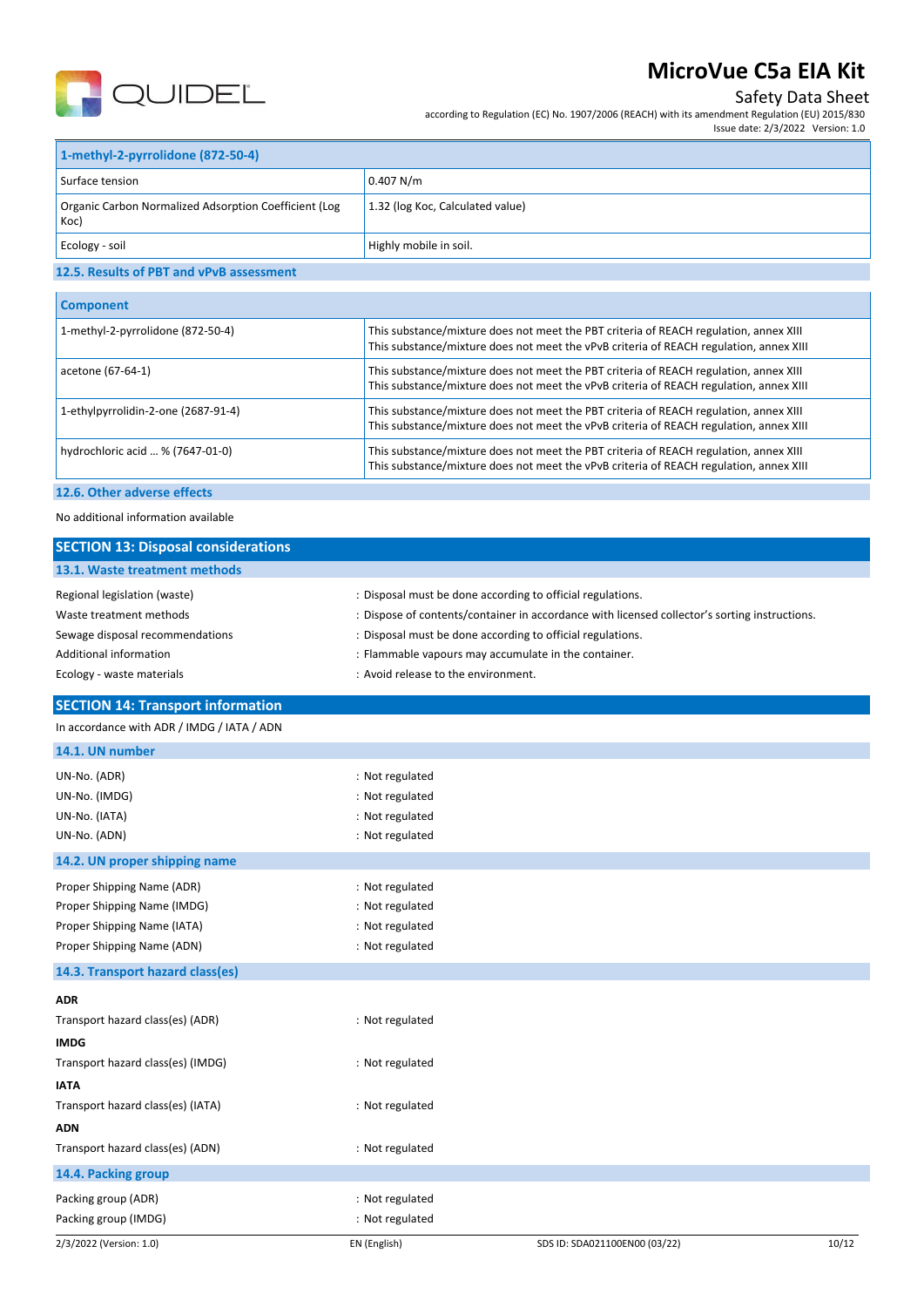

### Safety Data Sheet

according to Regulation (EC) No. 1907/2006 (REACH) with its amendment Regulation (EU) 2015/830 Issue date: 2/3/2022 Version: 1.0

| Packing group (IATA)               | : Not regulated                          |
|------------------------------------|------------------------------------------|
| Packing group (ADN)                | : Not regulated                          |
| 14.5. Environmental hazards        |                                          |
| Dangerous for the environment      | : No                                     |
| Marine pollutant                   | : No                                     |
| Other information                  | : No supplementary information available |
| 14.6. Special precautions for user |                                          |
|                                    |                                          |

#### **Overland transport**

Not regulated

**Transport by sea**

Not regulated

**Air transport** Not regulated

### **Inland waterway transport**

Not regulated

**14.7. Transport in bulk according to Annex II of Marpol and the IBC Code**

#### Not applicable

## **SECTION 15: Regulatory information**

**15.1. Safety, health and environmental regulations/legislation specific for the substance or mixture**

### **15.1.1. EU-Regulations**

Contains no REACH substances with Annex XVII restrictions

Contains a substance on the REACH candidate list in concentration ≥ 0.1% or with a lower specific limit: 1-Methyl-2-pyrrolidone (EC 212-828-1, CAS 872-50-4) Contains no REACH Annex XIV substances

#### **15.1.2. National regulations**

| Germany                                              |                                                                                                         |
|------------------------------------------------------|---------------------------------------------------------------------------------------------------------|
| Regulatory reference                                 | : WGK 2, Significantly hazardous to water (Classification according to AwSV, Annex 1)                   |
| <b>Employment restrictions</b>                       | : Observe restrictions according Act on the Protection of Working Mothers (MuSchG)                      |
|                                                      | Observe restrictions according Act on the Protection of Young People in Employment (JArbSchG)           |
| Hazardous Incident Ordinance (12. BImSchV)           | : Is not subject of the 12. BlmSchV (Hazardous Incident Ordinance)                                      |
| <b>Netherlands</b>                                   |                                                                                                         |
| SZW-lijst van kankerverwekkende stoffen              | : None of the components are listed                                                                     |
| SZW-lijst van mutagene stoffen                       | : None of the components are listed                                                                     |
| SZW-lijst van reprotoxische stoffen – Borstvoeding   | : None of the components are listed                                                                     |
| SZW-lijst van reprotoxische stoffen - Vruchtbaarheid | : None of the components are listed                                                                     |
| SZW-lijst van reprotoxische stoffen - Ontwikkeling   | : 1-ethylpyrrolidin-2-one,1-methyl-2-pyrrolidone are listed                                             |
| <b>Denmark</b>                                       |                                                                                                         |
| Danish National Regulations                          | : Young people below the age of 18 years are not allowed to use the product                             |
|                                                      | Pregnant/breastfeeding women working with the product must not be in direct contact with the<br>product |
| Switzerland                                          |                                                                                                         |
| Chemicals Ordinance (SR 813.11)                      | : Group 1                                                                                               |
| 15.2. Chemical safety assessment                     |                                                                                                         |
|                                                      |                                                                                                         |

No chemical safety assessment has been carried out

| <b>SECTION 16: Other information</b> |                                                             |  |
|--------------------------------------|-------------------------------------------------------------|--|
| Indication of changes:               |                                                             |  |
| New EU SDS template.                 |                                                             |  |
| Other information                    | : Please review product insert prior to using this product. |  |